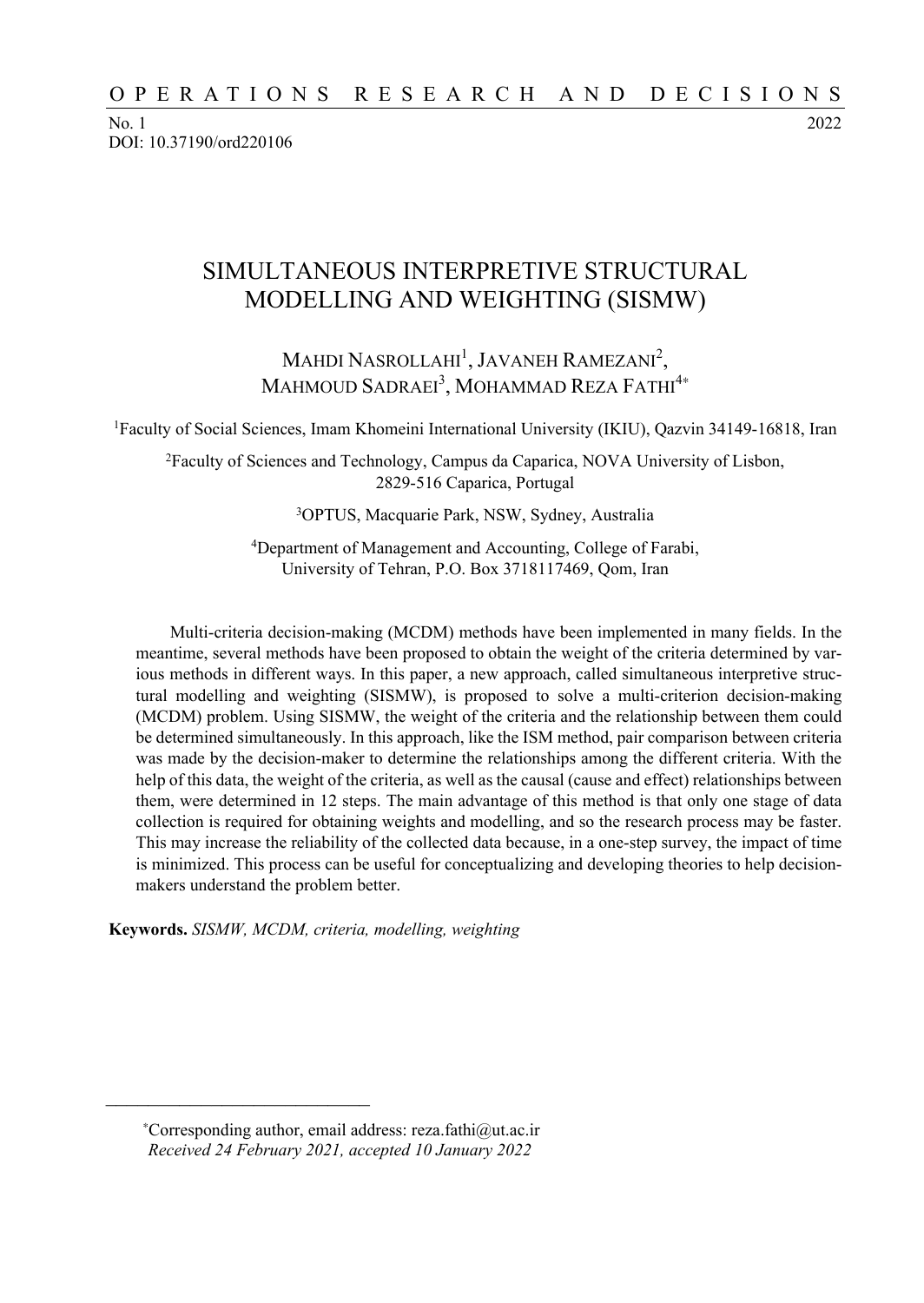### **1. Introduction**

In multiple-criteria decision-making (MCDM), there are various methods to study and model casual terms among variables [10, 11]. Among all, interpretive structural modelling (ISM) and total interpretive structural modelling (TISM) methods are highly applicable. ISM was presented by Warfield [27], and it is an interactive process in which a general model consists of a group of variables that affects a system or case directly or indirectly [12]. ISM was designed as a group-learning process, but also can be used by individuals [19]. ISM is a relative mathematical process that recognizes and defines unclear and indistinct relations among variables and defective mental models of systems as a form of the connected structural collection well [26]. ISM model interprets system barriers based on descriptions of system elements. However, the term interpretation in ISM is almost weak [20].

Over the past decades, various methods were posed to determine the weight of decision criteria or to determine the relative importance of elements in a system that each has different attributes. Some of the most important methods of weighing are the analytical hierarchy process (AHP) [16], analytic network process (ANP) [17], Shannon entropy [5], and criteria importance through inter-criteria correlation (CRITIC) [3]. The main feature of all these methods is that they determine the relative importance of criteria individually and as an independent method. At the same time, the inability of ISM to identify the importance of criteria is one of its main weaknesses. Due to such defects, researchers are obliged to spend time and excess cost to gather data (expert opinions) in a field research process to determine the significance of each criterion. Hence, despite ISM showing the relation among elements (variables), the importance of these elements should be determined. So the main research question is presented as follows:

What is the best way to determine the weight of factors simultaneously with determining the model of relationships between them?

Therefore, this paper is an effort to determine the weight of criteria in a system with its interpretive structural modelling simultaneously. Thereby, in addition to recognizing cause and effect relation between elements, decision-makers can determine the relative importance of each simultaneously and therefore presents the enhanced framework for simultaneous interpretive structural modelling and weighting. The proposed framework has been validated with a numerical example in the field of evaluation criteria of resilient IT project suppliers. The remainder of this paper is as follows. Section 2 presents the framework of simultaneous interpretive structural modelling and weighting (SISMW). One of the strengths of the proposed method is to combine soft and hard operations research and to propose a combined quantitative and qualitative method. In Section 3, a numerical example has been presented, and finally, in conclusion, various applications of the model in different issues and several suggestions for further studies were raised.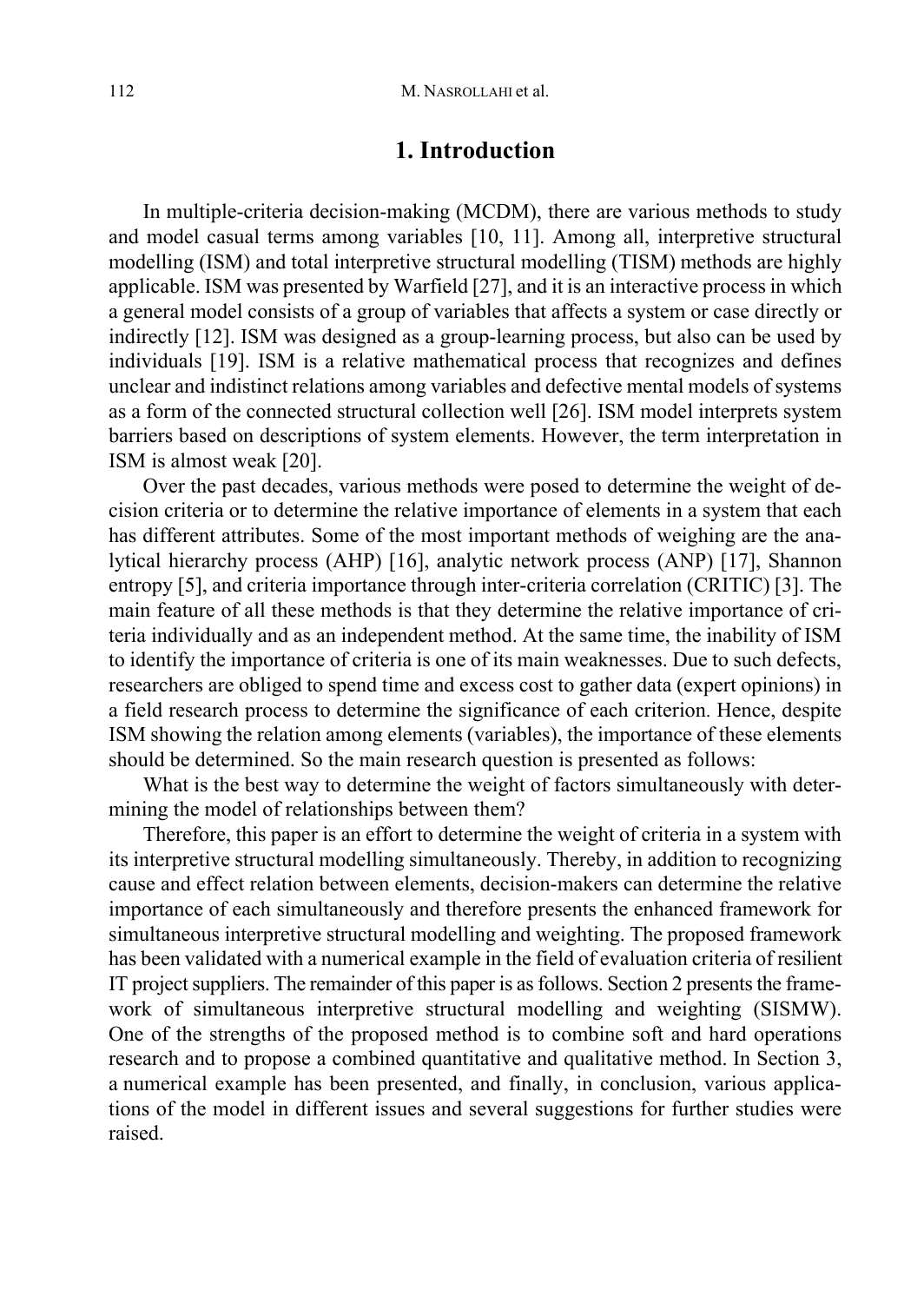### **2. Literature review**

Vishnu et al. [23] used the integrated DEMATEL–ISM–PROMETHEE method to analyze the impact potential and dependence behaviour of the risk factors. The analysis asserts the absence of critical risk factors that have a direct impact on patient safety in the present healthcare system under investigation. However, the results illustrate the remarkable impact potential attributed to the risk factor, namely, staff shortage in inducing other risk factors such as employee attitudinal issues, employee health issues and absenteeism altogether resulting in community mistrust/misbeliefs. Mousavizade and Shakibazad [8] studied the critical success factors (CSF) of knowledge management (KM) in Iranian urban water and sewage companies (IUWSC) using the interpretive structural modelling (ISM)-decision-making trial and evaluation laboratory (DEMATEL) method. The analysis of the results showed that among the studied factors, strategies and goals would have the greatest impact on the success of KM implementation and senior management support, and teamwork and organizational culture are other CSFs of KM in IUWSC. The author's model for implementation of KM was presented based on the results for the status quo of the studied community.

Soni et al. [18] prioritized Indian energy sector projects, namely, coal, gas, hydro and solar using fuzzy PROMETHHE (F-PROMETHEE) and Visual PROMETHEE applications and multicriteria decision-making analyses. On applying F-PROMETHEE on four energy projects, coal and solar projects outrank high and results show that coal- -based project is preferable and should be considered. Girubha et al. [4] reported a study on the application of interpretative structural modelling (ISM) integrated with multicriteria decision-making techniques for enabling sustainability supplier selection. In this study, two modules ISM–ANP–ELECTRE and ISM–ANP–VIKOR were compared for the problem of sustainable supplier selection. ELECTRE results with a single solution showed that supplier 2 can be selected as the best supplier; VIKOR result shows that supplier 1 and supplier 2 can be selected as the best suppliers. Priya et al. [14] evaluated the interplay of various measures used by different governments around the world in combatting COVID-19. This research uses interpretative structural modelling (ISM) for assessing the powerful measures amongst the recognized ones, whereas to establish the cause-and-effect relations amongst the variables, the decision-making trial and evaluation laboratory (DEMATEL) method is used. Both approaches utilized in the study aid in the comprehension of the relationship among the assessed measures.

Jain and Ajmera [6] used interpretive structural modelling to model the factors affecting Indian medical tourism sector. The results of the survey and the model show that cost of medical procedures, facilitation, and care, the infrastructure of Indian hospitals, clinical excellence and the competence of doctors and staff are the top-level factors. Jain and Soni [7] identified the flexible manufacturing system performance variables and analyze the interactions among these variables. Interpretive structural modelling (ISM)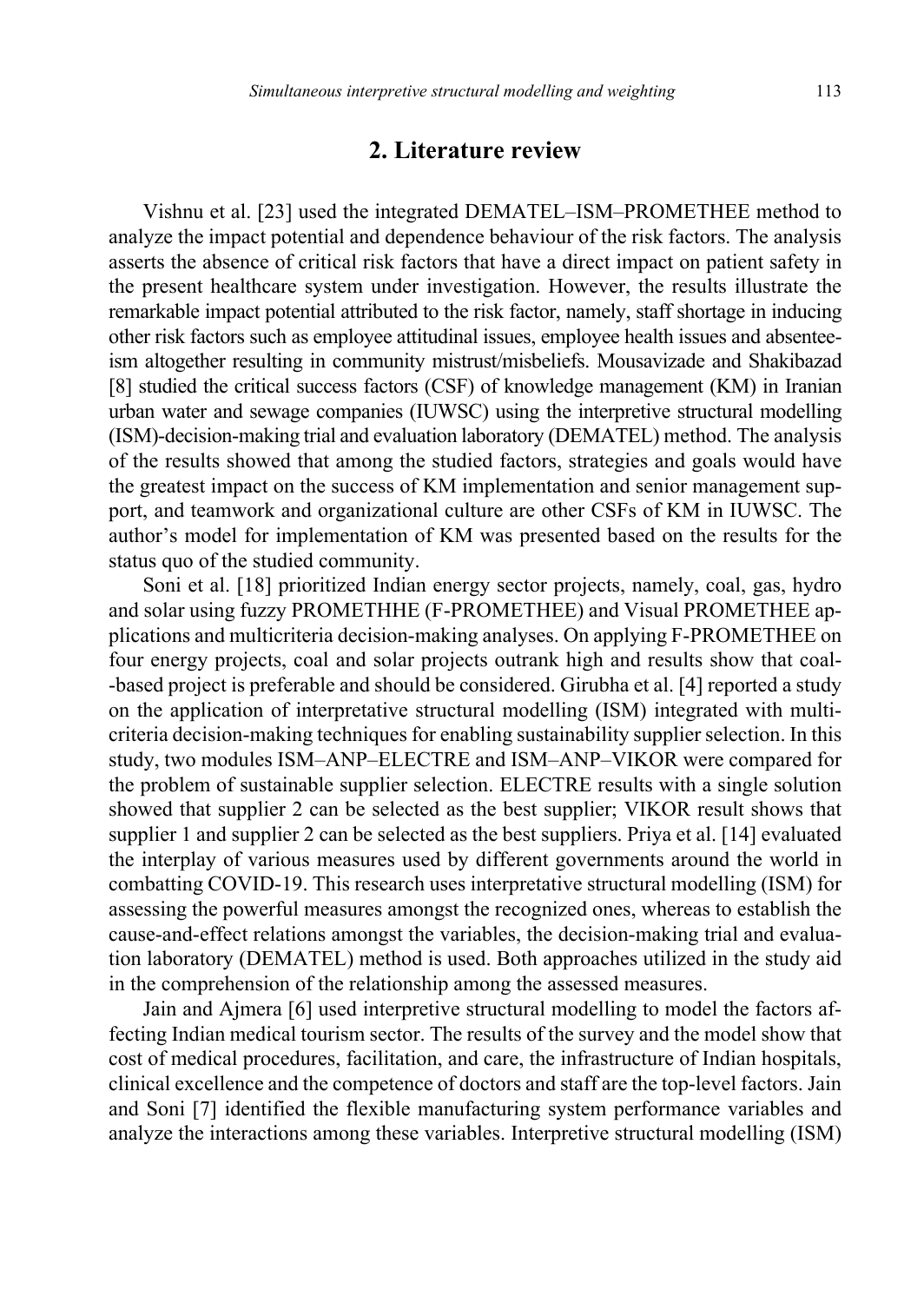has been reported for this but no study has been done regarding the interaction of its variables. Therefore, fuzzy TISM (total ISM) has been applied to deduce the relationship and interactions between the variables and the driving and dependence power of these variables are examined by fuzzy MICMAC. Pandey et al. [13] used ISM methodology to examine the interrelationship between the identified variables and the DEMATEL approach to find cause-effect relationships. An integrated approach helps managers with better total quality management (TQM) implementation. This study was further extended using total interpretative structural modelling (TISM). Aghaee et al. [1] evaluated maintenance strategies based on fuzzy decision-making trial evaluation and laboratory and fuzzy analytic network process (ANP) in the petrochemical industry. The results identify strategic management complexity as the top criterion. Predictive maintenance (PdM) with the highest priority is the best strategy. It is followed by reliability-centred (RCM), condition-based (CBM), total productive (TPM), predictive (PM) and corrective maintenance (CM). Nasrollahi et al. [9] identified resilient supplier selection criteria in the desalination supply chain and analyze the interactions between them. Two different multi-criteria decision-making techniques, i.e., interpretive structural modelling (ISM) and fuzzy decision-making testing and evaluation laboratory (fuzzy-DEMATEL), were used to identify driving criteria. Furthermore, standard criteria from each technique, their hierarchies and inter-relationships have been established. The criteria modelling using ISM and Fuzzy-DEMATEL shows that the most influential/driving criteria are management, financial status, and culture.

# **3. Simultaneous interpretive structural modelling and weighting**

In this section, a new model is presented to handle the issue of determining the importance of criteria when determining the causal relationship between them. This method aims to determine the significance of criteria simultaneously by drawing relationships between them.

The most important difference between the proposed method and ISM is that ISM only determines the relationships between factors and cannot determine the degree of importance or weight of factors. While the SISMW method simultaneously determines the weight and relationships and does not need to collect data in several steps. Although ISM is one of the soft methods of operational research, the SISMW method with fundamental resemblance to ISM is a combination of soft and hard operational research methods and helps the decision-maker to better understand the factors under consideration through a data collection step from the experts. Especially when, in addition to identifying the influential factors, we also want to determine the importance of the factors. In addition, the proposed method can be easily used in other similar methods Such as DEMATEL and FGM, FTISM to model factors.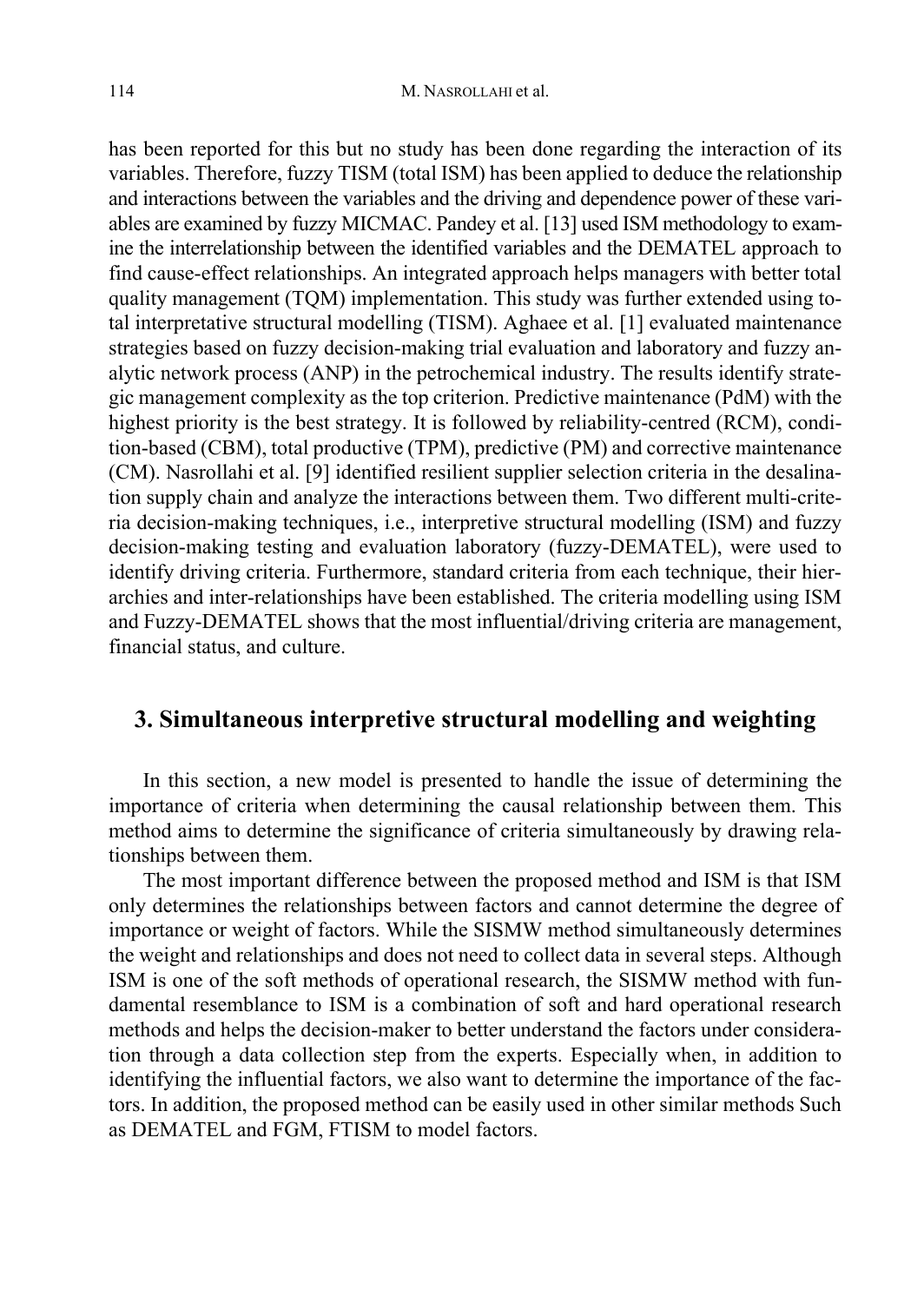For this purpose, the interpretive structural modelling process has been changed, and the necessary steps have been added to that. ISM mathematical basics exist in many references [24, 25]. ISM has been used in many contexts. Talib et al. [22] used the ISM approach in modelling comprehensive quality management components in service sectors. Chen and Chen [2] used ISM to identify the relationship between present barriers in the organizational innovation process. In another research, the relation between Six Sigma success factors was analyzed using ISM [21]. Zhou et al. [28] in a study employed interpretive structural modelling (ISM) approach to identify the drivers of the Chinese ELV recycling business from the government, recycling organizations and consumers' perspectives. ISM is an interactive learning process that uses letters and shapes to create structural models and represents the pattern of complex relationships existing in a system. ISM is a tool by which decision-makers can develop a map of complex connections between elements of a system. Although ISM is a group learning process, it can also be used by individual decision-makers.

The steps to simultaneous modelling and weighting are as follows:

**Identifying criteria.** Suppose that we have a problem with structural modelling with *n* factors (criteria) where the weight of each criterion  $w_i$ ,  $j \in \{1, 2, ..., n\}$  is unknown. These weights can be identified by different methods such as literature reviews and expert opinion surveys.

**Structural self-interaction matrix (SSIM).** The SSIM is a matrix of the contextual relationship among each pair of enablers. The contextual relationship of "leads to" or "influences" has been chosen. This means one enabler leads to or influences another. While developing the SSIM, the following notations have been used:

- V enabler *i* affects enabler *j*,
- A enabler *j* influences enabler *i*,
- X enablers *i* and *j* influence each other,
- O enabler *i* and *j* are not related.

**Initial reachability matrix.** The reachability matrix is derived from the SSIM. It contains the relationship between the factors in a binary form. The SSIM is transformed into the reachability matrix using the following rules;

• If the  $(i, j)$  entry in the SSIM is V, then the  $(i, j)$  entry in the reachability matrix is assigned 1, and the  $(i, i)$  entry is assigned 0.

• If the  $(i, j)$  entry in the SSIM is A, then the  $(i, j)$  entry in the reachability matrix is assigned 0, and the (*j*, *i*) entry is assigned 1.

• If the  $(i, j)$  entry in the SSIM is X, then both  $(i, j)$  and  $(j, i)$  entry in the reachability matrix are assigned 1.

• If the  $(i, j)$  entry in the SSIM is O, then the  $(i, j)$  entry in the reachability matrix is assigned 0, and the (*j*, *i*) entry is assigned 0.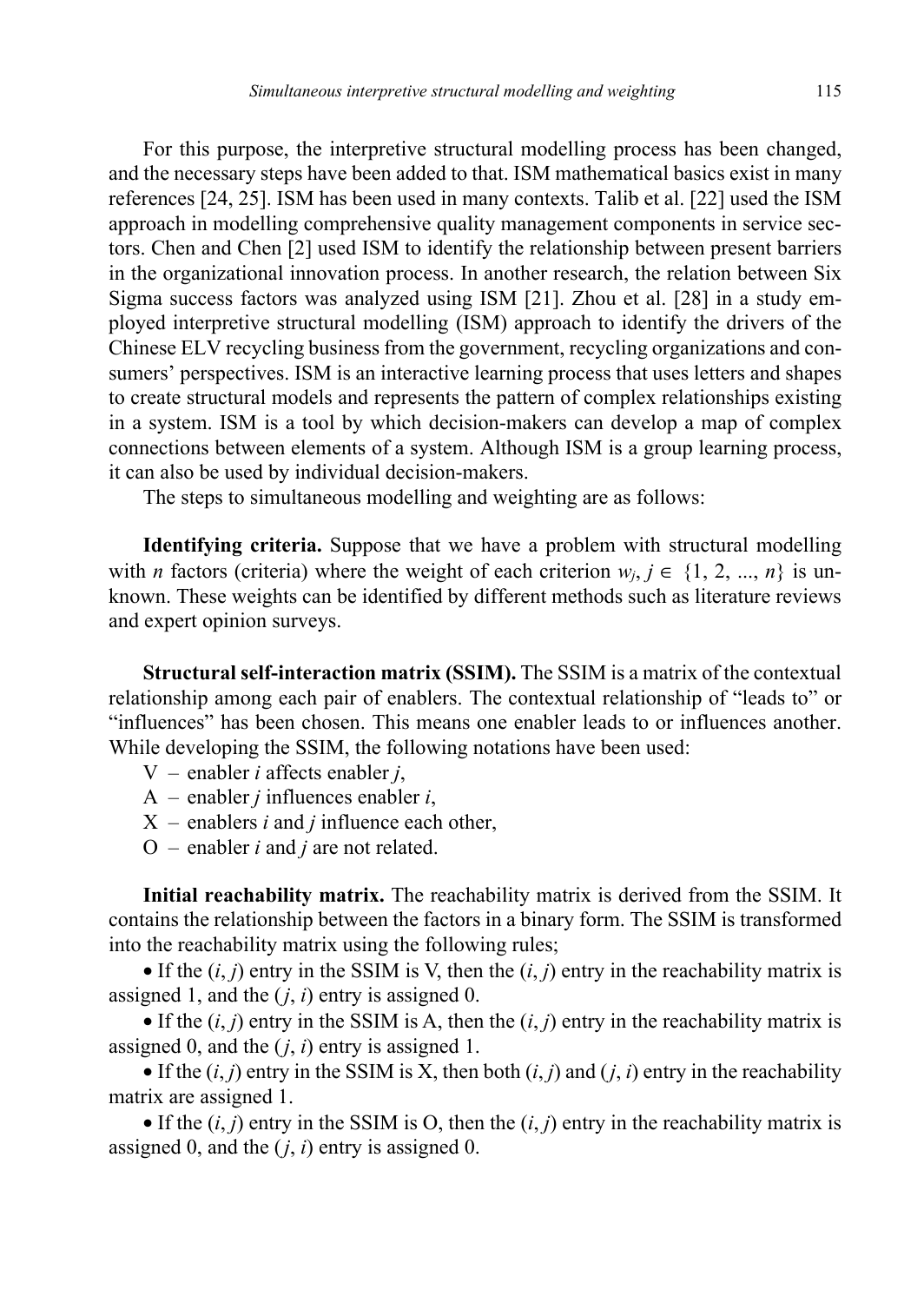**Final reachability matrix.** From the initial reachability matrix, the final reachability matrix is constructed taking into account the transitivity rule, which states that if a variable *A* is related to *B* and *B* is related to *C*, then *A* is necessarily related to *C*.

**Aggregated preference indices.** Criterion  $\pi(a, j)$  states to what degree factor *a* has priority over all factors, and  $\pi(j, a)$  states how much all factors have a preference to factor *a*.

• If  $\pi(a, j) = 0$ , this means that *a* has no priority over other factors.

• If  $\pi(i, a) = n$ , this means that *a* has a complete priority over other factors. The following condition applies to all factors:

$$
\begin{cases} 0 \le \pi (a, j) \le n \\ 0 \le \pi \sum_{i=1}^r (j, a) \le n \end{cases}
$$

 $\pi(a, j)$  is obtained from the sum of row values *a* in the reachability matrix representing the power of influence of factor *a*. Similarly,  $\pi(i, a)$  represents the power of influence of factor *a* from other factors and is obtained from the sum of the column value in the final reachability matrix.

**Outranking flows.** Each factor *a* face with factor  $n-1$ .

Let us define the two following outranking flows:

• the positive outranking flow:

$$
\phi_a^+ = \frac{\pi(a, j)}{n}
$$

• the negative outranking flow:

$$
\phi_a^- = \frac{\pi(j, a)}{n}
$$

**Net outranking flow.** To calculate the net outranking flow, the positive outranking flow should be subtracted from the negative outranking flow.

$$
\phi_a^n = \phi_a^+ - \phi_a^-
$$

To calculate the total outranking flow, the positive outranking flow should be added to the negative flow

$$
\phi_a^t = \phi_a^+ + \phi_a^-
$$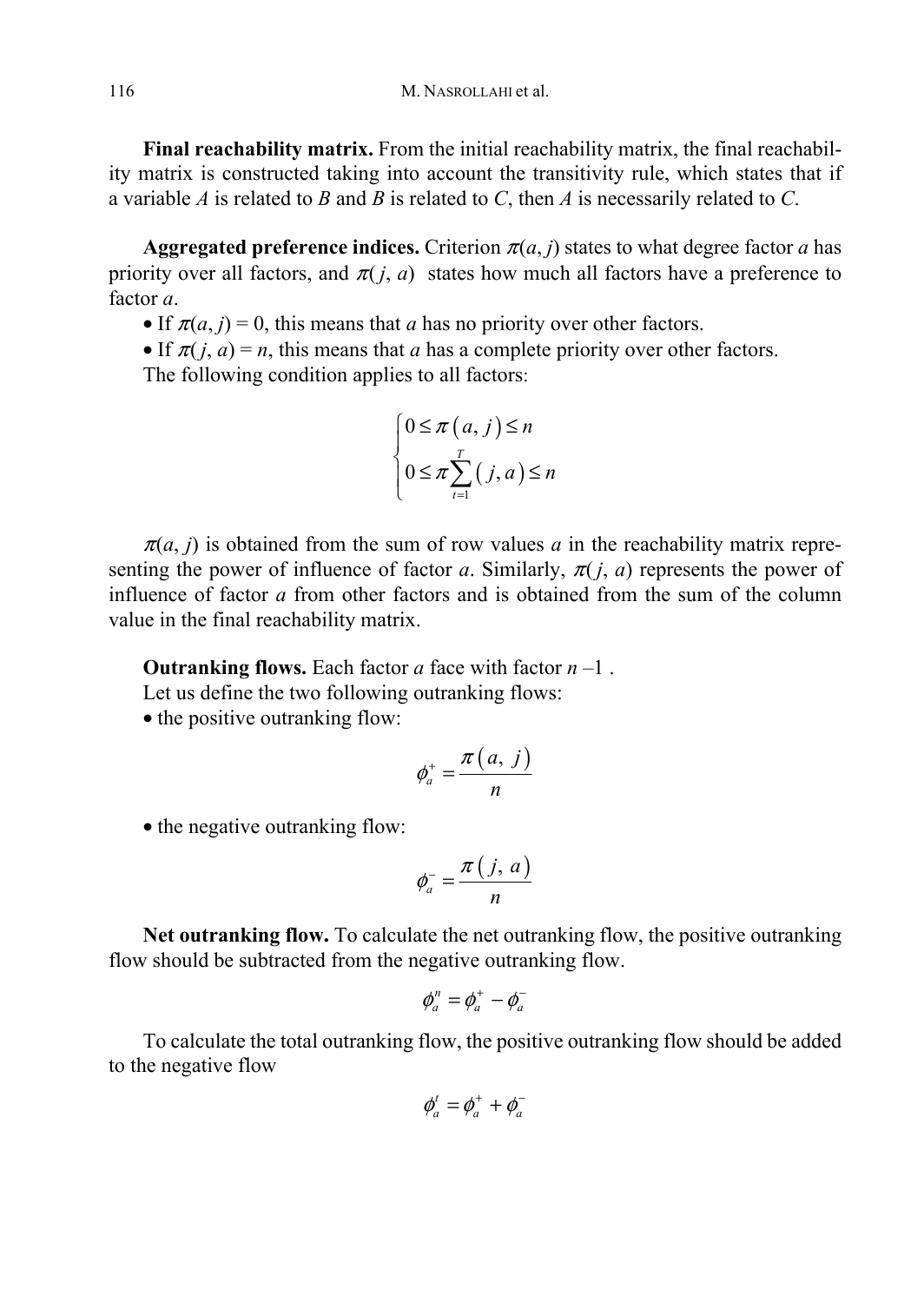

Fig. 1. Outranking flows: a)  $\phi^+(a)$ , b)  $\phi^-(a)$ 

**Determination of net flow effect.** Firstly, the net current rating of each factor (from the biggest to the smallest) is identified (the biggest flow gets the rank one and the smallest flow the rank *n*). If the value of two or more flows is the same, we should consider the average rating for ranking. Therefore, to calculate the effect of factor *a*, we must add one to the highest score among the factors and subtract from the factor rank *a* and divide the result into total ratings

$$
I_a^n = \frac{\max(\text{rank}\phi_a^n) + 1 - (\text{rank}\phi_a^n)}{\sum_{a=1}^n \text{rank}\phi_a^n}
$$

**Determination of total flow effect.** In this step, the total flow of each factor is divided into the sum of the outranking flow of the total factors

$$
I_a^t = \frac{\phi_a^t}{\sum_{a=1}^n \phi_a^t}
$$

**Final weight determination.** The final weight of each factor is obtained from average of net flow and total flow. The gained weight needs to be normalized to sum it up to one. Therefore, the final weight of each factor is divided into the total weight of the factors

$$
w_a^n = \frac{I_a^n + I_a^t}{2}, \quad w_a = \frac{w_a^n}{\sum_{a=1}^n w_a^n}
$$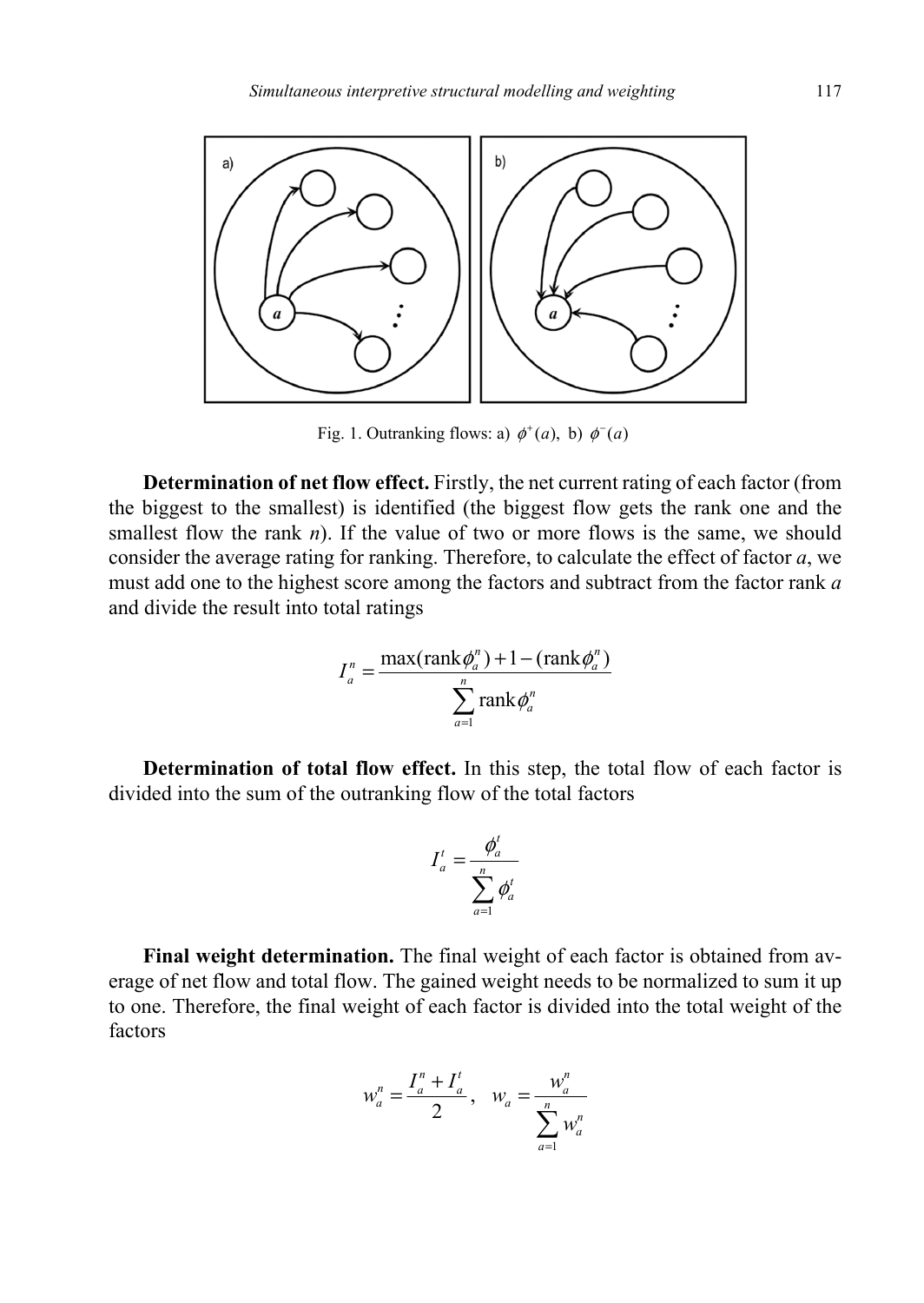**Partitioning the final reachability matrix at different levels.** The final reachability matrix is partitioned into different levels through successive iterations. For this, the reachability set and antecedent set of each criterion is found considering the following assumptions.

• The reachability set of a criterion consists of itself and all the other criteria which are influenced by it.

• The antecedent set of a criterion consists of itself and all the criteria which influence it. The intersection of these sets is obtained for all the criteria.

• The criteria for which the reachability set and intersection set are the same are assigned the topmost level in the hierarchy.

• Once the hierarchy of an individual or a group of enablers is set, they are not considered for analysis in subsequent iterations.

Using the mentioned procedure, the hierarchy of each enabler has been set.

**Developing the ISM model.** The ISM model is constructed using the final reachability matrix and the hierarchical level of the criteria, which are described in the previous step.

## **4. Numerical example**

In the section presenting SISMW, the problem of identification and ranking of effective criteria in evaluating resilient IT projects contractors is used [15].

**Identification of evaluation criteria for resilient IT project supplier selection.** Nineteen criteria for the evaluation of resilient IT project suppliers have been identified through literature review and discussions with domain experts. These are quality (1), cost-efficiency (2), reputability (3), work experience (4), risk awareness (5), minimum vulnerability against disruptions (6), dispersion of key resources, production, and market capacity (7), agility (8), commitment to contract (9), research and development (10), technical capability to adapt to the latest innovations (11), compliance with standards (domestic and international) (12), development of new and alternative technologies (13), prioritizing environmental concerns (14), backup energy resources (15), management stability and specialized staff, personnel (16), information and cyber-security (17), network scale (18), and brand value (19).

**Structural self-interaction matrix (SSIM).** Once the criteria are identified, it is necessary to determine the contextual relationships between the criteria to develop the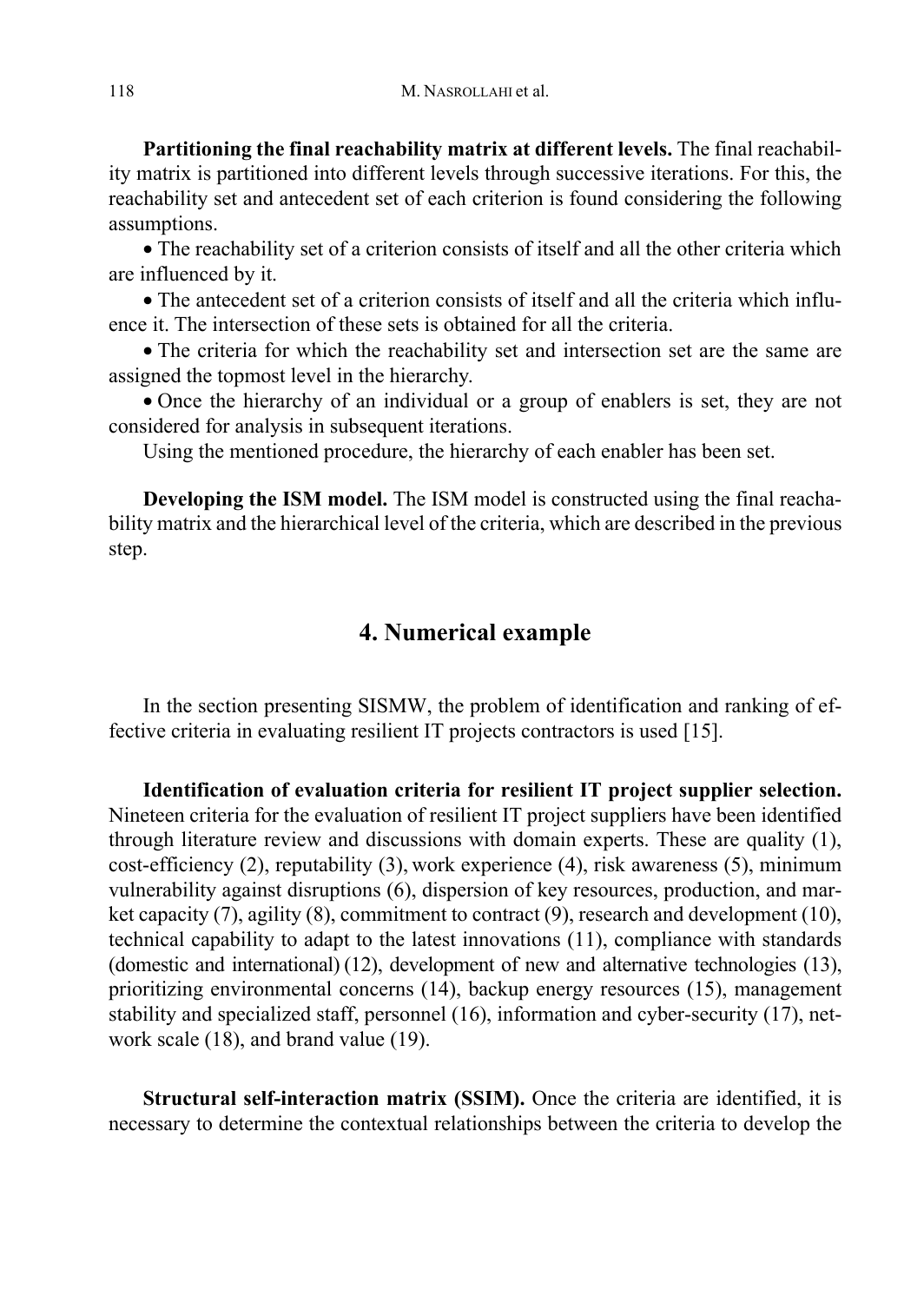SSIM. This means one criterion influences another. In total, ten experts were chosen to provide their expert views. While developing the SSIM (Table 1), the following notations are used: criterion *i* influences criterion *j* (V), criterion *j* influences criterion *i* (A), criteria *i*  and *j* influence each other (X), and criteria *i* and *j* are not related (O).

| Crit.<br>No.   | 19            | 18             | 17             | 16             | 15             | 14             | 13            | 12             | 11            | 10            | 9              | 8             | 7        | 6             | 5             | $\overline{4}$ | 3        | $\overline{2}$ |
|----------------|---------------|----------------|----------------|----------------|----------------|----------------|---------------|----------------|---------------|---------------|----------------|---------------|----------|---------------|---------------|----------------|----------|----------------|
| $\mathbf{1}$   | V             | $\mathcal{O}$  | $\mathcal{O}$  | $\overline{O}$ | $\mathcal{O}$  | $\mathcal{O}$  | $\mathbf{A}$  | A              | $\mathcal{O}$ | $\mathbf{A}$  | A              | $\mathcal{O}$ | $\Omega$ | V             | A             | $\mathcal{O}$  | A        | X              |
| $\overline{2}$ | О             | $\mathcal{O}$  | O              | A              | A              | $\mathcal{O}$  | A             | $\mathcal{O}$  | V             | A             | A              | $\mathbf X$   | A        | X             | A             | A              | $\Omega$ |                |
| 3              | X             | $\mathcal{O}$  | A              | A              | $\mathcal{O}$  | A              | $\mathcal{O}$ | A              | $\mathcal{O}$ | A             | X              | A             | $\Omega$ | $\mathcal{O}$ | $\mathcal{O}$ | A              |          |                |
| $\overline{4}$ | V             | $\overline{O}$ | $\overline{O}$ | $\mathcal{O}$  | $\mathcal{O}$  | $\mathcal{O}$  | $\mathcal{O}$ | V              | $\mathcal{O}$ | $\mathbf{A}$  | $\overline{O}$ | $\mathbf{O}$  | $\Omega$ | $\Omega$      | V             |                |          |                |
| 5              | $\Omega$      | $\mathcal{O}$  | V              | A              | V              | V              | A             | $\mathcal{O}$  | A             | A             | $\overline{O}$ | X             | $\Omega$ | V             |               |                |          |                |
| 6              | V             | A              | X              | A              | A              | $\mathcal{O}$  | A             | A              | A             | $\mathbf{A}$  | A              | V             | V        |               |               |                |          |                |
| 7              | $\mathcal{O}$ | A              | A              | V              | X              | $\overline{O}$ | A             | $\overline{O}$ | $\mathcal{O}$ | $\mathcal{O}$ | $\overline{O}$ | V             |          |               |               |                |          |                |
| $\,$ 8 $\,$    | V             | $\mathcal{O}$  | A              | A              | A              | A              | A             | X              | A             | X             | V              |               |          |               |               |                |          |                |
| 9              | V             | A              | O              | A              | O              | $\mathcal{O}$  | $\mathcal{O}$ | $\mathcal{O}$  | $\mathbf{A}$  | $\mathbf{A}$  |                |               |          |               |               |                |          |                |
| 10             | O             | V              | V              | $\mathcal{O}$  | V              | V              | V             | $\mathcal{O}$  | V             |               |                |               |          |               |               |                |          |                |
| 11             | V             | $\mathcal{O}$  | V              | A              | V              | X              | X             | $\Omega$       |               |               |                |               |          |               |               |                |          |                |
| 12             | V             | $\mathcal{O}$  | A              | A              | $\overline{O}$ | $\overline{O}$ | $\mathbf{A}$  |                |               |               |                |               |          |               |               |                |          |                |
| 13             | $\Omega$      | X              | V              | $\mathbf{O}$   | V              | $\overline{O}$ |               |                |               |               |                |               |          |               |               |                |          |                |
| 14             | V             | $\mathcal{O}$  | $\mathcal{O}$  | $\overline{O}$ | V              |                |               |                |               |               |                |               |          |               |               |                |          |                |
| 15             | $\Omega$      | 0              | $\Omega$       | $\mathcal{O}$  |                |                |               |                |               |               |                |               |          |               |               |                |          |                |
| 16             | $\mathcal{O}$ | $\mathcal{O}$  | V              |                |                |                |               |                |               |               |                |               |          |               |               |                |          |                |
| 17             | V             | $\mathcal{O}$  |                |                |                |                |               |                |               |               |                |               |          |               |               |                |          |                |
| 18             | $\mathcal{O}$ |                |                |                |                |                |               |                |               |               |                |               |          |               |               |                |          |                |

Table 1. SSIM for evaluation criteria for resilient IT projects supplier selection

**Initial and final reachability matrices from the SSIM.** The reachability matrix is derived from the SSIM. It contains the relationships between the factors in binary form. The SSIM is transformed into the reachability matrix using the following rules.

• If the  $(i, j)$  entry in the SSIM is V, then the  $(i, j)$  entry in the reachability matrix is assigned 1, and the  $(i, i)$  entry is assigned 0. If the  $(i, j)$  entry in the SSIM is A, then the  $(i, j)$  entry in the reachability matrix is assigned 0, and the  $(j, i)$  entry is assigned 1.

• If the  $(i, j)$  entry in the SSIM is X, then both  $(i, j)$  and  $(j, i)$  entry in the reachability matrix are assigned 1.

• If the  $(i, j)$  entry in the SSIM is O, then both  $(i, j)$  and  $(j, i)$  entry in the reachability matrix are assigned. Applying the above rules to the SSIM, an initial reachability matrix is obtained.

From this matrix, a final reachability matrix (Table 2) is constructed, taking into account the transitivity rule, which states that if a variable  $\Lambda$  is related to  $\Lambda$  and  $\Lambda$  is related to *C*, then *A* is necessarily related to *C*.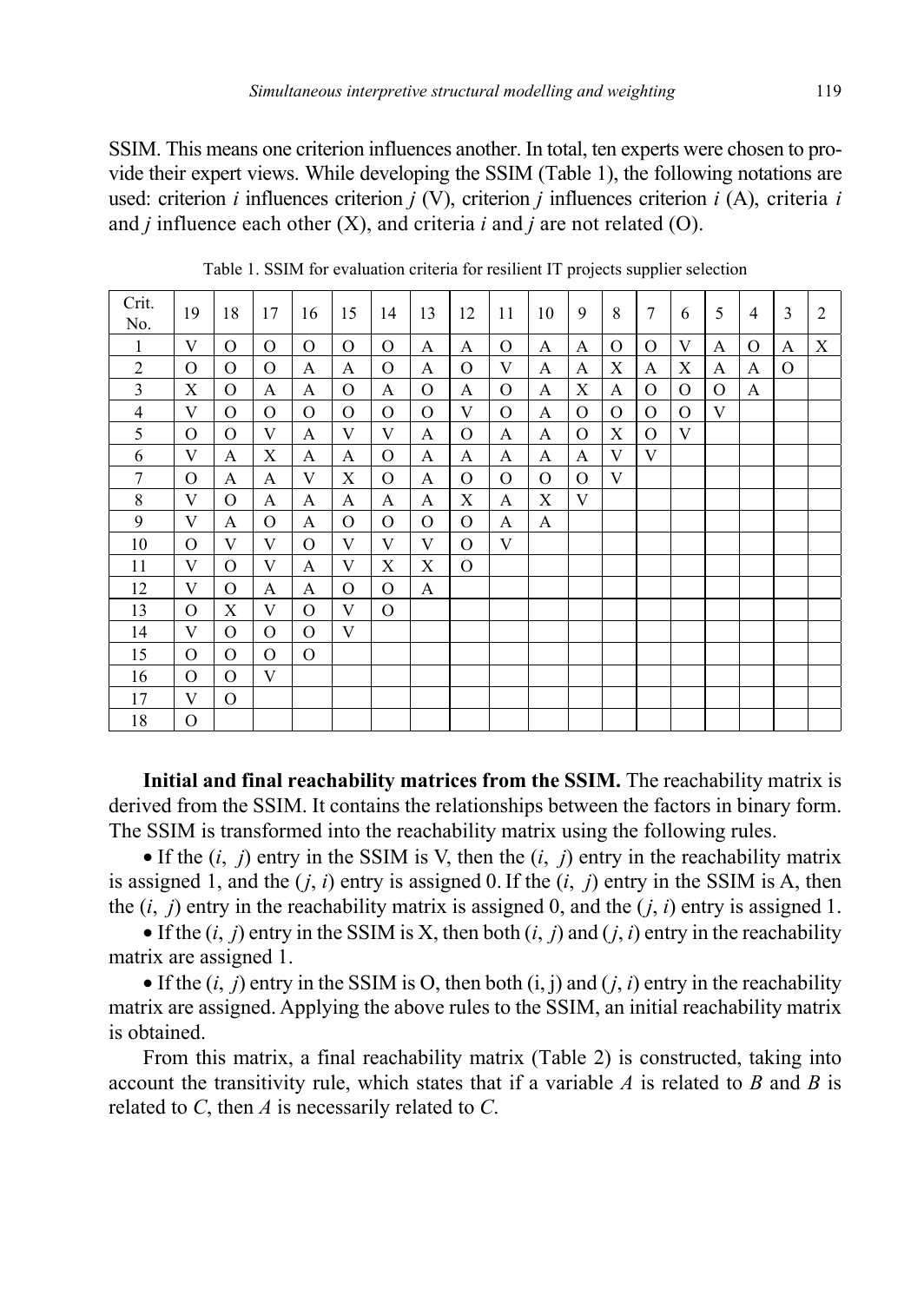#### 120 M. NASROLLAHI et al.

| Crit. No.      |       | $\overline{2}$ | 3                    | 4        | 5        | 6        | 7        | 8              | 9         | 10          | 11             | 12       | 13       | 14       | 15         | 16          | 17       | 18       | 19    |
|----------------|-------|----------------|----------------------|----------|----------|----------|----------|----------------|-----------|-------------|----------------|----------|----------|----------|------------|-------------|----------|----------|-------|
| 1              | 1     | 1              | $1^*$                | $\Omega$ | $\Omega$ | 1        | $1^*$    | 1 *            | $\theta$  | $\Omega$    | $1^*$          | $\theta$ | $\theta$ | $\theta$ | $\theta$   | $\theta$    | $\Omega$ | $\Omega$ |       |
| $\overline{2}$ |       | 1              | $\theta$             | $\Omega$ | $1^*$    | 1        | $1^*$    | $1*$           | $1*$      | $\Omega$    | 1              | 0        | $1^*$    | $1^*$    | $1^*$      | $\Omega$    | $1^*$    | $\Omega$ | $1*$  |
| 3              | 1     | $1^*$          | 1                    | $\Omega$ | $\Omega$ | $1^*$    | $\Omega$ | $\Omega$       | 1         | $\Omega$    | $\Omega$       | $\Omega$ | $\theta$ | $\theta$ | $\theta$   | $\theta$    | $\Omega$ | $\Omega$ | 1     |
| $\overline{4}$ | $1*$  | 1              | 1                    | 1        |          | $1^*$    | $\Omega$ | $1*$           | $1*$<br>1 | $\Omega$    | $1*$           | 1        | $1*$     | $1*$     | $1*$<br>Ι. | $\theta$    | $1*$     | $\theta$ |       |
| 5              | 1     | 1              | $1^*$                | $\Omega$ |          | 1        | $1^*$    |                | $1^*$     | $\ast$      | $1^*$          | $1^*$    | $\theta$ | 1        | 1          | $\theta$    |          | $\theta$ | $1*$  |
| 6              | $1^*$ | 1              | $1^*$                | $\Omega$ | $1^*$    | 1        | 1        |                | $1^*$     | $1^*$       | $1*$           | $1^*$    | $\theta$ | $\theta$ | $1^*$      | $\ast$      |          | $\theta$ |       |
| 7              | $1 *$ | 1              | $1*$<br>$\mathbf{I}$ | $\Omega$ | 1 *      | $1^*$    |          |                | $1^*$     | $\ast$      | 1 *            | $1 *$    | $\theta$ | $\theta$ | 1          | 1           | $\Omega$ | $\Omega$ | $1*$  |
| 8              | $1*$  | 1              | 1                    | 1 *      |          | $1^*$    | $\Omega$ |                | 1         |             | $\mathbf{1}^*$ |          | 宋        | $1^*$    | $1*$       | $\theta$    | $1*$     | $1*$     |       |
| $\mathbf Q$    | 1     | 1              | 1                    | $\theta$ | $\Omega$ | 1        | $1*$     | $1*$           | 1         | $\Omega$    | $\theta$       | $\Omega$ | $\theta$ | $\theta$ | $\theta$   | $\theta$    | $1*$     | $\Omega$ |       |
| 10             |       | 1              | 1                    |          |          | 1        | $1^*$    | I.             | 1         | 1           | 1              | $1^*$    | 1        | 1        | 1          | $\theta$    |          |          | $1*$  |
| 11             | $1*$  | $\ast$<br>٠    | $1*$                 | $\theta$ |          | 1        | $1*$     |                | 1         | $1*$        | 1              | $1^*$    | 1        | 1        | 1          | $\theta$    | 1        | $1*$     |       |
| 12             | 1     | $\ast$<br>1    | 1                    | $\Omega$ | $1^*$    | 1        | $1^*$    |                | $1^*$     | $1*$        | $\theta$       | 1        | $\theta$ | $\theta$ | $\theta$   | $\theta$    | $\Omega$ | $\Omega$ |       |
| 13             | 1     | 1              | $1^*$                | $\theta$ |          | 1        | 1        |                | $1^*$     | $\ast$      |                | 1        | 1        | $1^*$    | 1          | $\ast$<br>1 |          |          | $1^*$ |
| 14             | 1*    | 寒              | 1                    | $\Omega$ | 1*       | $1^*$    | $1*$     |                | $1*$      | $\ast$      |                | $1*$     | 冰        | 1        | 1          | $\theta$    | 1 *      | $\Omega$ |       |
| 15             | $1^*$ | 1              | $1*$                 | $\Omega$ | $1^*$    | 1        |          |                | $1^*$     | $\Omega$    | 1 *            | $1^*$    | $\theta$ | $\theta$ | 1          | $\theta$    | $1^*$    | $\Omega$ | $1*$  |
| 16             | $1*$  | 1              | 1                    | $\Omega$ |          | 1        | $1*$     |                | 1         | $1^*$       | 1              |          | $1*$     | $1*$     | $1*$       |             | 1        | $\theta$ | $1*$  |
| 17             | $1*$  | $1*$           | 1                    | $\Omega$ | $1*$     | 1        |          |                | $1*$      | $1 *$       | $\Omega$       |          | $\theta$ | $\theta$ | $1*$<br>L  | $1*$        |          | 1 米      |       |
| 18             | $1^*$ | $1*$           | $1^*$                | $\theta$ | $\theta$ | 1        | 1        | $\mathbf{l}^*$ | 1         | $\ast$<br>1 | $1^*$          | $\theta$ | 1        | $\theta$ | $1^*$      | $\ast$      | $1^*$    |          | $1^*$ |
| 19             | $1*$  | $\Omega$       |                      | $\theta$ | $\Omega$ | $\theta$ | $\theta$ | 0              | $1*$      | $\Omega$    | $\theta$       | $\Omega$ | $\theta$ | $\theta$ | $\theta$   | $\theta$    | $\theta$ | $\theta$ |       |

Table 2. Final reachability matrix (including transitivity)

Values marked with an asterisk (\*)are changed due to transitivity.

**Aggregated preference indices.**  $\pi(a, j)$  is obtained from the sum of row values *a* in the final reachability matrix and similarly  $\pi(j, a)$  from the sum of column values *a* in the final reachability matrix.

| Crit.<br>No. |    | ∸  |    |               |    |    |            | 8              |    | 10             |                | 1 <sub>2</sub><br>14 | 1 <sub>2</sub><br>13 | 14  | -12 | 16 | 1 <sub>7</sub> | 18 | 19 | Total |
|--------------|----|----|----|---------------|----|----|------------|----------------|----|----------------|----------------|----------------------|----------------------|-----|-----|----|----------------|----|----|-------|
| $\pi(a,$     |    |    |    | IJ            |    | 12 | 14         | 1 <sub>7</sub> |    | 1 <sub>7</sub> | $\overline{ }$ |                      | 18                   | 16  |     | 17 |                |    |    | 255   |
| $\pi(j, a)$  | 19 | 18 | 18 | $\mathcal{L}$ | 14 | 18 | $\vert$ 15 | 17             | 18 | <sup>12</sup>  | 14             | 12                   | 9                    | . 9 | 14  |    |                |    | 19 | 255   |

## **Outranking flows**

| Crit. No.  |       |       |       | 4     |       | $\mathfrak b$ |       | 8     | 9     | 10    |
|------------|-------|-------|-------|-------|-------|---------------|-------|-------|-------|-------|
| $\phi^+_a$ | 0.421 | 0.684 | 0.316 | 0.789 | 0.789 | 0.789         | 0.737 | 0.895 | 0.474 | 0.895 |
| $\phi_a^-$ | 1.000 | 0.947 | 0.947 | 0.158 | 0.737 | 0.947         | 0.789 | 0.895 | 0.947 | 0.632 |
| Crit. No.  | 11    | 12    | 13    | 14    | 15    | 16            | 17    | 18    | 19    |       |
| $\phi^+_a$ | 0.895 | 0.579 | 0.947 | 0.842 | 0.684 | 0.895         | 0.789 | 0.789 | 0.211 |       |
| $\phi_a^-$ | 0.737 | 0.632 | 0.474 | 0.474 | 0.737 | 0.316         | 0.737 | 0.316 | 1.000 |       |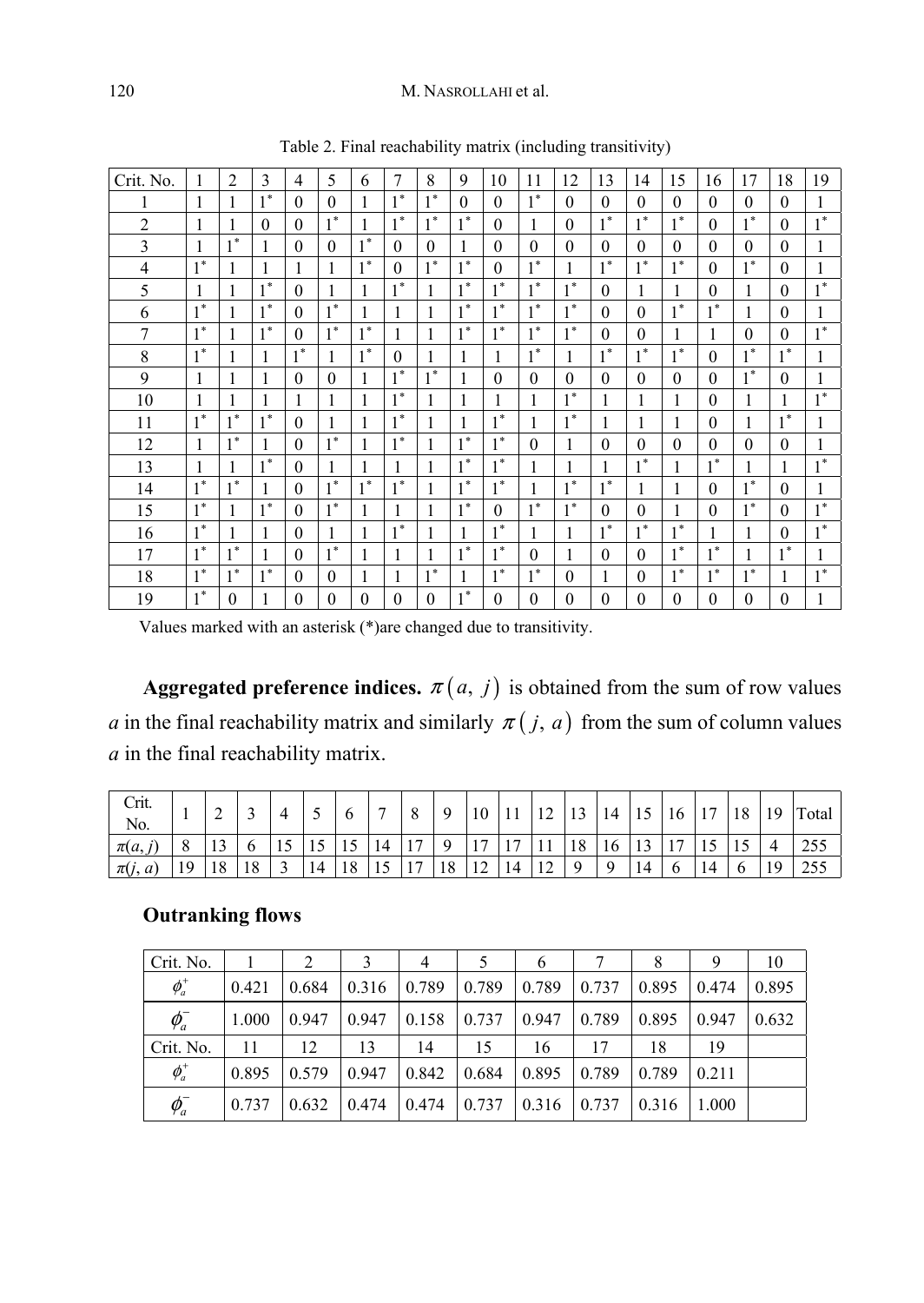For example, for the first criterion, positive and negative flow is counted as

$$
\phi_1^+ = \frac{8}{19} = 0.421, \quad \phi_1^- = \frac{19}{19} = 1
$$

| Crit. No.               |          | 2        |          | $\overline{4}$ |          | 6        |          | 8     |          | 10    |
|-------------------------|----------|----------|----------|----------------|----------|----------|----------|-------|----------|-------|
| $\phi_a^n$              | $-0.579$ | $-0.263$ | $-0.632$ | 0.632          | 0.053    | $-0.158$ | $-0.053$ | 0.000 | $-0.474$ | 0.263 |
| $\phi_a^t$              | 1.421    | 1.632    | 1.263    | 0.947          | 1.526    | 1.737    | 1.526    | 1.789 | 1.421    | 1.526 |
| Crit. No.               | 11       | 12       | 13       | 14             | 15       | 16       | 17       | 18    | 19       |       |
| $\phi_a^n$              | 0.158    | $-0.053$ | 0.474    | 0.368          | $-0.053$ | 0.579    | 0.053    | 0.474 | $-0.789$ |       |
| $\boldsymbol{\phi}_a^t$ | 1.632    | 1.211    | 1.421    | 1.316          | 1.421    | 1.211    | 1.526    | 1.105 | 1.211    |       |

### **Calculation of net and total outranking flows**

For example, for the second criterion, net and total flows are counted as

 $\phi_2^n = 0.684 - 0.947 = -0.263$ ,  $\phi_2^t = 0.684 + 0.947 = 1.632$ 

## **Determination of net current effect**

| Crit. No.  |       |                |          | 4        |       | 6        |          | 8        |       | 10    |
|------------|-------|----------------|----------|----------|-------|----------|----------|----------|-------|-------|
| $\phi_a^n$ | 0.474 | $-0.895$       | $-0.158$ | $-0.474$ | 0.000 | 0.053    | 0.053    | 0.053    | 0.000 | 0.526 |
| Rank       |       | 19             | 14       | 18       | 12.5  | 10       | 8        | 10       | 12.5  | 2     |
| $I_a^n$    | 0.089 | 0.005          | 0.032    | 0.011    | 0.039 | 0.053    | 0.063    | 0.053    | 0.039 | 0.095 |
| Crit. No.  | 11    | 12             | 13       | 14       | 15    | 16       | 17       | 18       | 19    | Total |
| $\phi_a^n$ | 0.105 | 0.316          | 0.158    | 0.684    | 0.158 | $-0.368$ | $-0.316$ | $-0.421$ | 0.053 |       |
| Rank       |       | $\overline{4}$ | 6        |          | 5     | 16       | 15       | 17       | 10    | 190   |
| $I_a^n$    | 0.068 | 0.084          | 0.074    | 0.100    | 0.079 | 0.021    | 0.026    | 0.016    | 0.053 |       |

Considering the amount of net current value for some criteria (such as 5 and 9) are equal, their rank will be derived from the average rank. For example, the weight of overall flow for the third criterion is counted as

$$
I_3^n = \frac{19 + 1 - 14}{190} = 0.032
$$

### **Determination of total flow effect**

| Crit. No.  |       |       |       |       |       |       |       |       |       |         |
|------------|-------|-------|-------|-------|-------|-------|-------|-------|-------|---------|
| $\phi_a^t$ | 1.421 | 1.632 | 1.263 | 0.947 | 1.526 | 1.737 | 1.526 | 1.789 | 1.421 | . . 526 |
|            | 0.053 | 0.061 | 0.047 | 0.035 | 0.057 | 0.065 | 0.057 | 0.067 | 0.053 | 0.057   |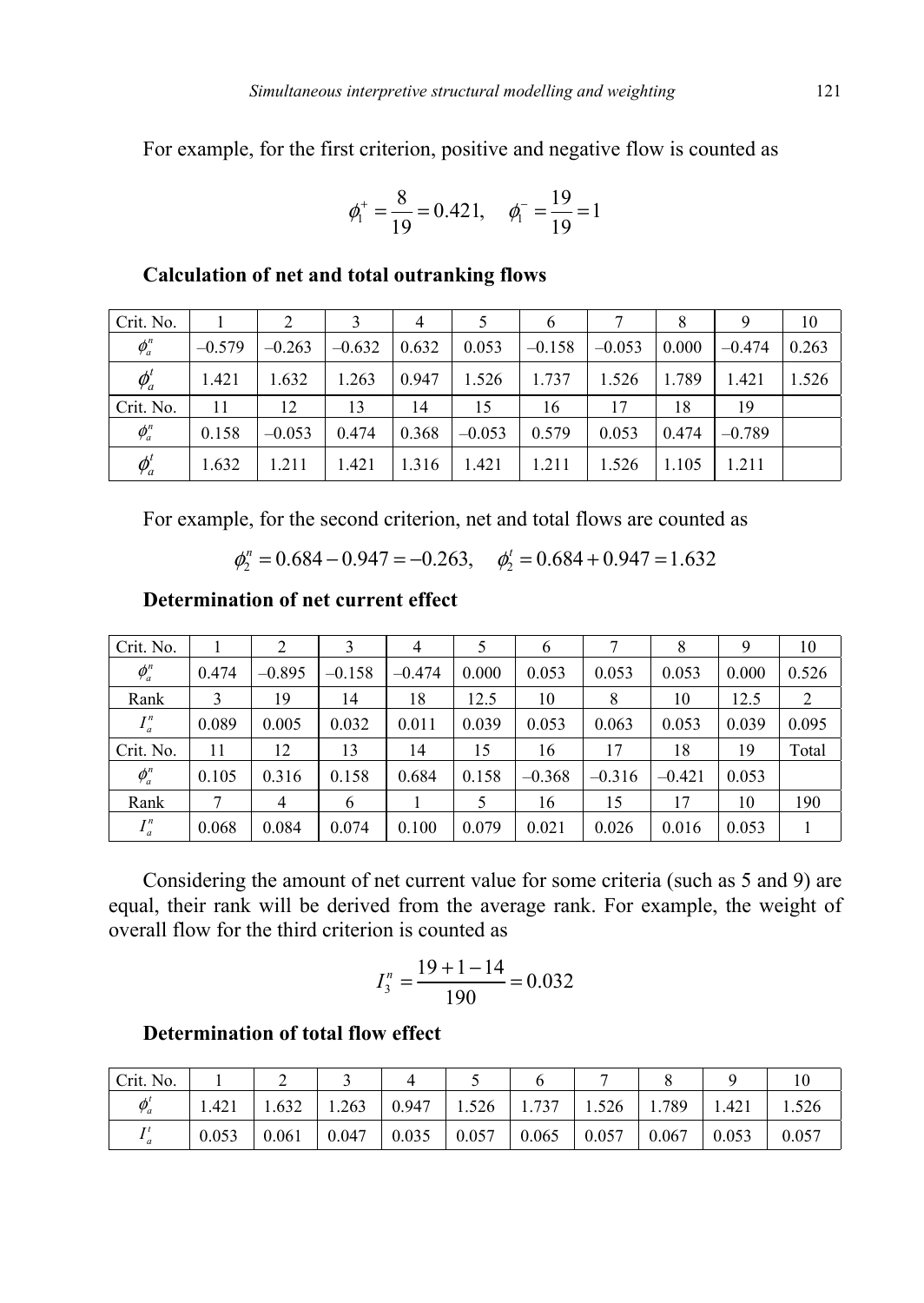| Crit. No.  |       | $\sim$<br>⊥∠ | ιJ    |       |       | 16    |       |       | 19    | Total  |
|------------|-------|--------------|-------|-------|-------|-------|-------|-------|-------|--------|
| $\phi_a^t$ | .632  |              | 1.421 | 1.316 | 1.421 | 1.211 | 1.526 | 1.105 |       | 26.842 |
| τt         | 0.061 | 0.045        | 0.053 | 0.049 | 0.053 | 0.045 | 0.057 | 0.041 | 0.045 |        |

For example, the effect of total flow for the fourth criterion is counted as

$$
I_4^t = \frac{\phi_4^t}{\sum_{\substack{a=1 \ n \neq a}}^{19} \phi_a^t} = \frac{0.974}{26.841} = 0.035
$$

#### **Final weight determination**

| Crit. No. |       |       |       | 4     |       | b     |       | 8     |       | 10    |
|-----------|-------|-------|-------|-------|-------|-------|-------|-------|-------|-------|
| $w_a^n$   | 0.098 | 0.063 | 0.063 | 0.041 | 0.077 | 0.091 | 0.088 | 0.093 | 0.073 | 0.104 |
| $W_a$     | 0.065 | 0.042 | 0.042 | 0.027 | 0.051 | 0.061 | 0.059 | 0.062 | 0.048 | 0.069 |
| Crit. No. | 11    | 12    | 13    | 14    | 15    | 16    | 17    | 18    | 19    | Total |
| $w_a^n$   | 0.095 | 0.087 | 0.090 | 0.099 | 0.092 | 0.056 | 0.070 | 0.049 | 0.071 | 1.500 |
| $W_a$     | 0.063 | 0.058 | 0.060 | 0.066 | 0.062 | 0.037 | 0.047 | 0.033 | 0.048 | 1.000 |

For example, final weight for the fifth criterion is counted as:

$$
w_{5}^{n} = \frac{I_{5}^{n} + I_{5}^{t}}{2} = \frac{1.526 + 0.057}{2} = 0.077, \quad w_{5} = \frac{w_{5}^{n}}{\sum_{a=1}^{19} w_{a}^{n}} = \frac{0.077}{1.500} = 0.051
$$

**Partitioning the reachability matrix at different levels.** The reachability matrix is partitioned into different levels through successive iterations. For this, the reachability set and the antecedent set of each enabler were found. The reachability set of an enabler consists of itself and all the other enablers which are influenced by it, whereas the antecedent set of an enabler consists of itself and all the enablers which influence it. The intersection of these sets is derived from all the enablers. The enablers for which the reachability set and intersection set are the same, are assigned the topmost level in the hierarchy. In iteration 1 quality (1) and brand value (19) have the same reachability and intersection sets. Hence they will occupy the topmost level in the ISM hierarchy. Once the hierarchy of an individual or a group of criteria is set, they are not considered for analysis in subsequent iterations. Using this procedure, the hierarchy of each criterion has been set. The iterations (1–8) are presented in Table 3.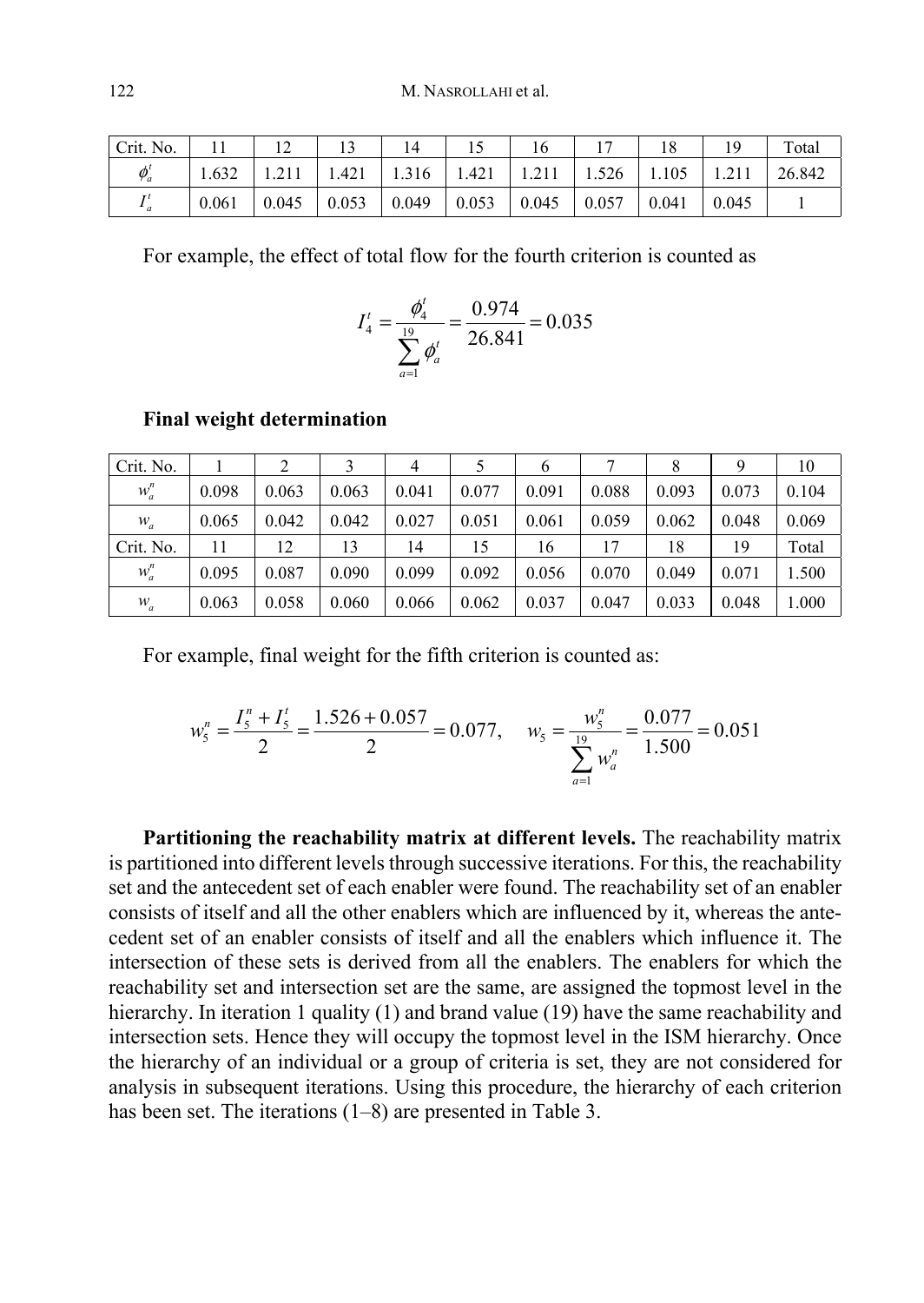

Fig. 2. ISM model of evaluation criteria for resilient IT project supplier selection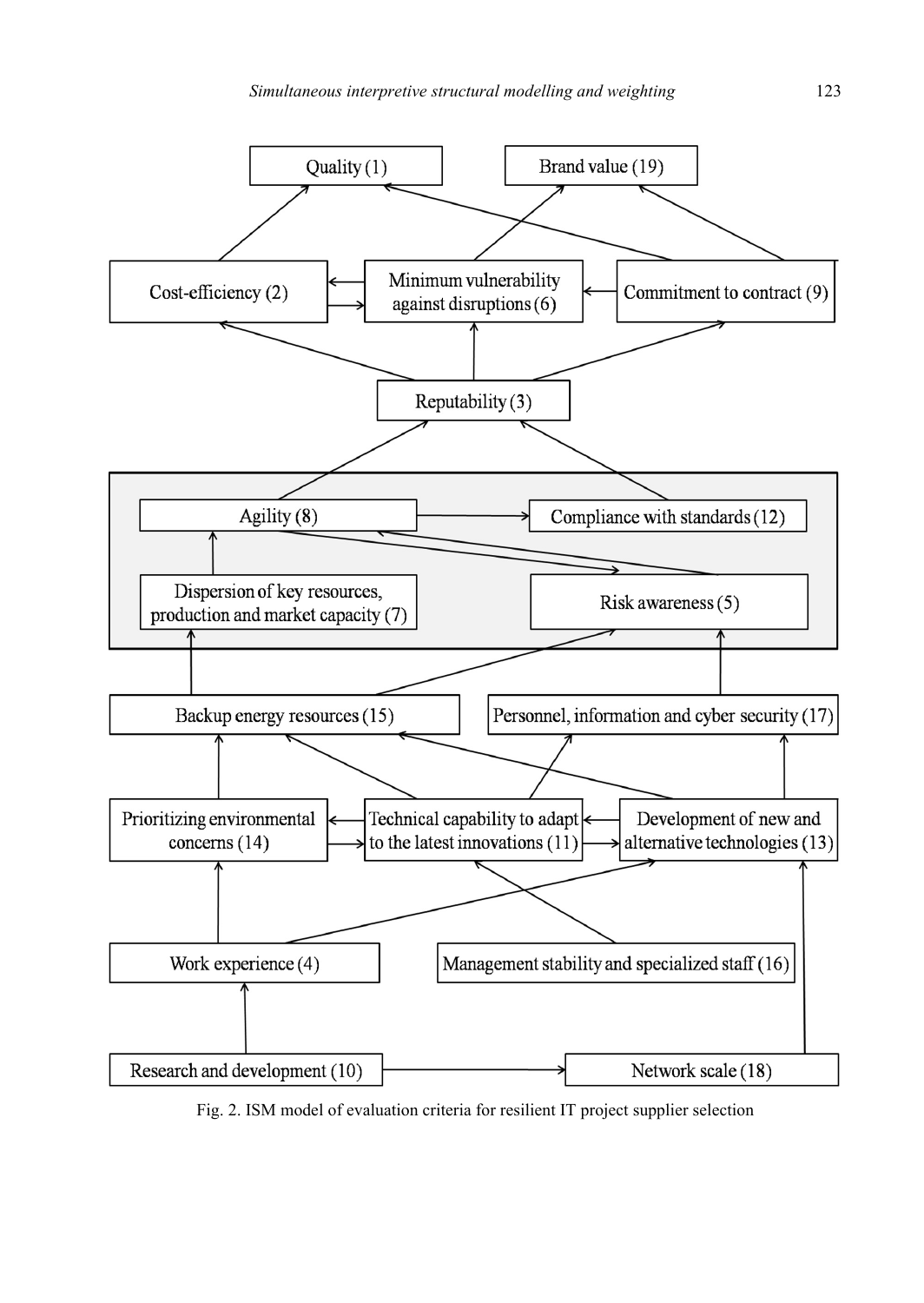| Crit. No.      | Reachability set                               | Antecedent set                                                       | Intersection set                               | Level        |
|----------------|------------------------------------------------|----------------------------------------------------------------------|------------------------------------------------|--------------|
| 1              | 1, 2, 3, 6, 7, 8, 11, 19                       | 1, 2, 3, 4, 5, 6, 7, 8, 9, 10, 11,<br>12, 13, 14, 15, 16, 17, 18, 19 | 1, 2, 3, 6, 7, 8, 11, 19                       | I            |
| $\overline{2}$ | 2, 5, 6, 7, 8, 9,<br>11, 13, 14, 15, 17        | 2, 3, 4, 5, 6, 7, 8, 9, 10, 11,<br>12, 13, 14, 15, 16, 17, 18        | 2, 5, 6, 7, 8, 9,<br>11, 13, 14, 15, 17        | $\mathbf{I}$ |
| 3              | 3                                              | 3, 4, 5, 7, 8, 10, 11, 12,<br>13, 14, 15, 16, 17, 18                 | 3                                              | Ш            |
| $\overline{4}$ | $\overline{4}$                                 | 4                                                                    | $\overline{4}$                                 | VII          |
| 5              | 5, 7, 8, 10, 11,<br>12, 14, 15, 17             | 4, 5, 7, 8, 10, 11, 12,<br>13, 14, 15, 16, 17                        | 5, 7, 8, 10, 11,<br>12, 14, 15, 17             | IV           |
| 6              | 2, 3, 5, 6, 7, 8, 9,<br>10, 11, 12, 15, 16, 17 | 2, 3, 4, 5, 6, 7, 8, 9, 10,<br>11, 12, 13, 14, 15, 16, 17, 18        | 2, 3, 5, 6, 7, 8, 9,<br>10, 11, 12, 15, 16, 17 | $\mathbf{I}$ |
| 7              | 5, 7, 8, 10, 11,<br>12, 15, 16                 | 5, 7, 10, 11, 12, 13,<br>14, 15, 16, 17, 18                          | 5, 7, 10, 11,<br>12, 15, 16                    | IV           |
| 8              | 4, 5, 8, 10, 11, 12,<br>13, 14, 15, 17, 18     | 4, 5, 7, 8, 10, 11, 12,<br>13, 14, 15, 16, 17, 18                    | 4, 5, 8, 10, 11, 12,<br>13, 14, 15, 17, 18     | IV           |
| 9              | 2, 3, 6, 7, 8, 9, 17                           | 2, 3, 4, 5, 6, 7, 8, 9, 10, 11,<br>12, 13, 14, 15, 16, 17, 18        | 2, 3, 6, 7, 8, 9, 17                           | П            |
| 10             | 10, 18                                         | 10.18                                                                | 10, 18                                         | <b>VIII</b>  |
| 11             | 10, 11, 13, 14, 18                             | 4, 10, 11, 13, 14, 16, 18                                            | 10, 11, 13, 14, 18                             | VI           |
| 12             | 5, 7, 8, 10, 12                                | 4, 5, 7, 8, 10, 11, 12, 13, 14, 15, 16,<br>17                        | 5, 7, 8, 10, 12                                | IV           |
| 13             | 10, 11, 13,<br>14, 16, 18                      | 4, 10, 11, 13, 14, 16, 18                                            | 10, 11, 13,<br>14, 16, 18                      | VI           |
| 14             | 10, 11, 13, 14                                 | 4, 10, 11, 13, 14, 16                                                | 10, 11, 13, 14                                 | VI           |
| 15             | 11, 15, 17                                     | 4, 10, 11, 13, 14, 15, 16, 17, 18                                    | 11, 15, 17                                     | V            |
| 16             | 16                                             | 16, 18                                                               | 16                                             | VII          |
| 17             | 10, 15, 16, 17, 18                             | 4, 10, 11, 13, 14, 15, 16, 17, 18                                    | 10, 15, 16, 17, 18                             | V            |
| 18             | 18                                             | 18                                                                   | 18                                             | <b>VIII</b>  |
| 19             | 1, 3, 9, 19                                    | 1, 2, 3, 4, 5, 6, 7, 8, 9, 10, 11,<br>12, 13, 14, 15, 16, 17, 18, 19 | 1, 3, 9, 19                                    | I            |

Table 3. Iterations 1–8

**Developing the ISM model.** The ISM model presented in Fig. 2 is constructed by utilizing the final reachability matrix (Table 2) and the hierarchical level of the criteria shown in Table 3. The model demonstrates that for the selection of resilient IT project suppliers, research and development (10) and network scale (18) are undoubtedly the most driving enabler.

## **5. Conclusion**

In recent decades, various methods have been proposed to determine the criteria weight as well as relationships between criteria. Each of these methods alone performs either modelling or obtains criterion weight. Thus, they need a vast amount of data and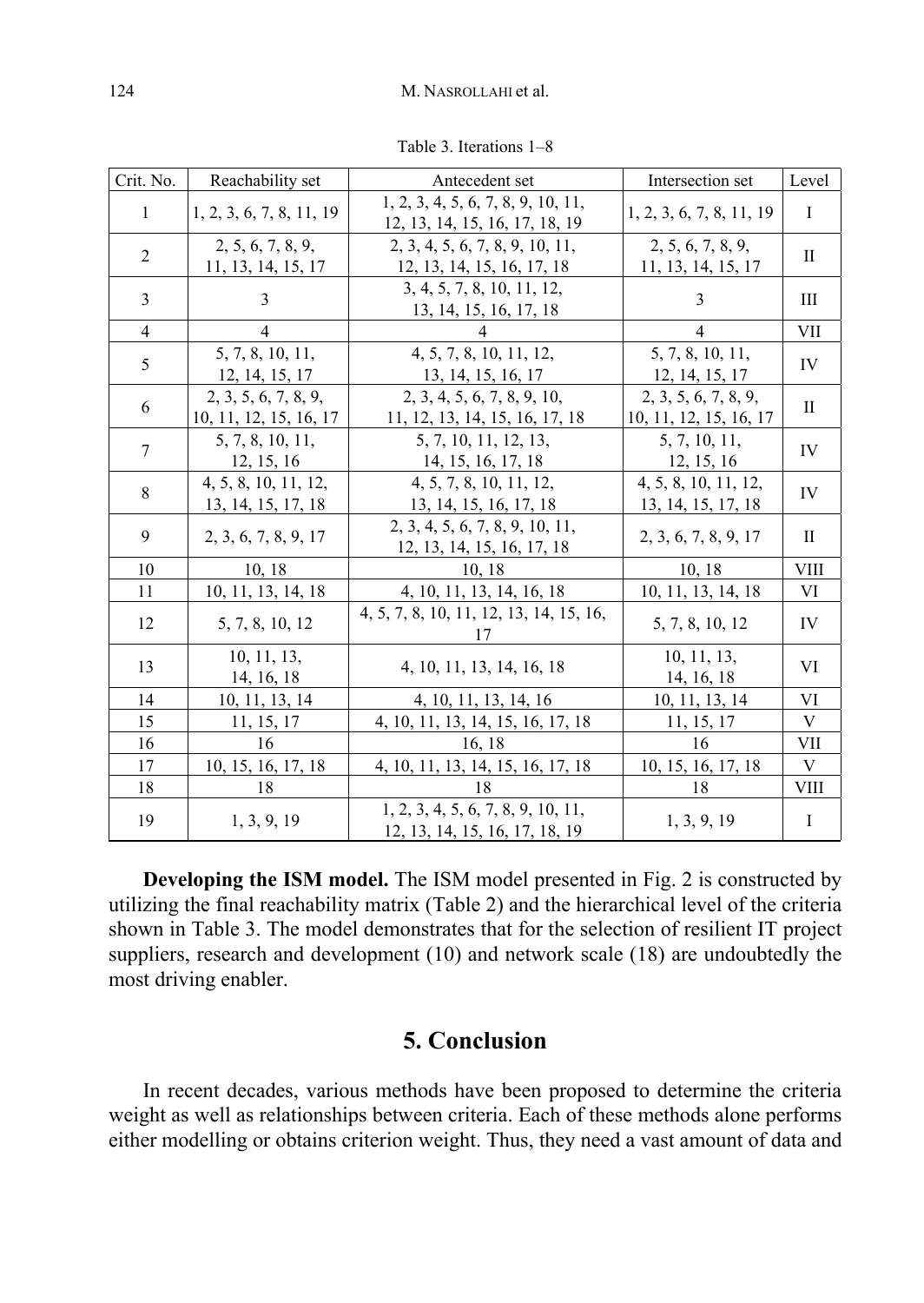time to get results that may lead to a contradiction in experts' opinions or different approaches over time. In this paper, an improved method of interpretive structural modelling called SISMW has been proposed for simultaneous modelling and weighting criteria in an MCDM problem. This improved method eliminates the shortcomings of the ISM. The purpose of this method is to maximize decision-making efficiency by providing decision-makers with appropriate information on criteria allowing them to make effective and timely decisions. In this method, in 12 steps, using experts' opinions, effective criteria are extracted, and criteria weights are obtained by examining the effectiveness of the elements on each other. At the same time, the relationship between the factors is modelled following the ISM modelling technique. To validate the proposed model, a numerical example with 19 criteria was used. In the proposed method, unlike other common methods such as AHP and BWM, there is no need to make pairwise comparisons between criteria that confuse experts. Because obtaining criteria for weight and modelling is done with one step of data collection, it can reduce the time required for decision making. This study carries some limitations. Firstly, even though the absolute advantage of the ISM-based approach, the disadvantages of the ISM method limit this study.

Future research may also consider the aspect of simultaneous modelling and weighing in methods such as classical and fuzzy DEMATEL and FTISM. The result obtained by this study through the proposed approach could be compared and analysed with other methods.

The present research has several significant implications for academics and practitioners. The proposed SISMW represents a tool that is capable of being successfully integrated with other MCDM techniques. This method will also help decision-makers to identify the causal relationships between factors as well as their weights simultaneously within a simple process. Thus, The SISMW model developed in this study may provide a more practical tool for the problems faced by decision-makers, academicians, and top managers in different industries.

#### **References**

- [1] AGHAEE A., AGHAEE M., FATHI M.R., SHOA'BIN S., SOBHANI S.M., *A novel fuzzy hybrid multi-criteria decision-making approach for evaluating maintenance strategies in petrochemical industry*, J. Qual. Maint. Eng., 2021, 27 (2), 351–365.
- [2] CHEN P.T., CHEN J.H*., Implementing cloud-based medical systems in hospitals and strategic implications*, Technol. Anal. Strat. Manage., 2015, 27 (2), 198–218.
- [3] DIAKOULAKI D., MAVROTAS G., PAPAYANNAKIS L., *Determining objective weights in multiple criteria problems: The critic method*, Comp. Oper. Res., 1995, 22 (7), 763–770.
- [4] GIRUBHA J., VINODH S., KEK V., *Application of interpretative structural modelling integrated multi criteria decision making methods for sustainable supplier selection*, J. Model. Manage., 2016, 11 (2), 358–388.
- [5] GUIAŞU S., *Weighted entropy*, Rep. Math. Phys., 1971, 2 (3), 165–179.
- [6] JAIN V., AJMERA P., *Modelling the factors affecting Indian medical tourism sector using interpretive structural modelling*, Bench. Int. J., 2018, 25 (5), 1461–1479.